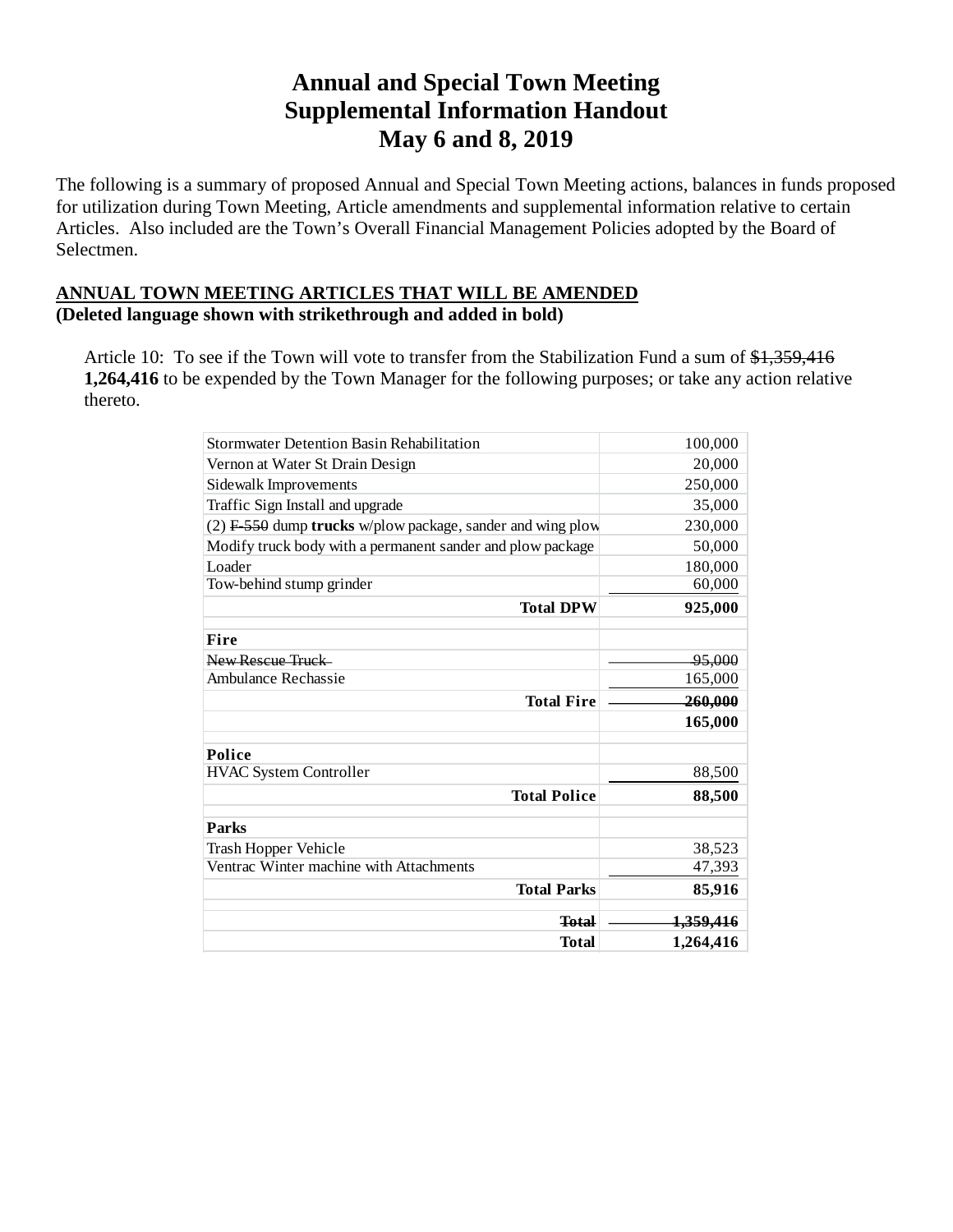### **BACKGROUND INFORMATION VARIOUS ARTICLES**

### **Article 4**

The following chart is a summary of expenditures and revenues for Fiscal Years 2018, 2019 and 2020. Within the Uses of Funding section, the appropriations include the budget and all other financial articles approved at previous Town Meetings and those being proposed. Cherry Sheet Offsets, Other Local Expenditures and State and County Charges are areas that need to be accounted for in addition to Town Meeting appropriations. The surplus in Fiscal Year 2018 became part of certified Free Cash and Water and Sewer Retained Earnings. A portion of each was spent at previous Town Meetings. The \$89,805 projected surplus in Fiscal year 2019 is from Water and Sewer Enterprise Fund revenue. The \$428,256 projected surplus in Fiscal year 2020 is from Water, Sewer and Cable Enterprise Fund revenue.

| <b>Summary Expenditures and Revenues</b>          |             |                    |                    |                         |
|---------------------------------------------------|-------------|--------------------|--------------------|-------------------------|
|                                                   | Actual      | Approved           | Projected          | FY20 Projected          |
|                                                   | Budget FY18 | <b>Budget FY19</b> | <b>Budget FY20</b> | $Inc/(Dec)$ Over $FY19$ |
| Uses of Funding (Amounts to be Raised)            |             |                    |                    |                         |
| Appropriations                                    | 105,026,751 | 110,983,082        | 112,989,731        | 2,006,649               |
| Water, Sewer and Cable TV Enterprise Fund Budgets | 13,828,102  | 13,393,250         | 14,227,531         | 834,281                 |
| Special Articles and Transfers                    | 5,105,655   | 10,426,940         | 4,781,805          | (5,645,134)             |
| <b>Cherry Sheet Offsets</b>                       | 36,597      | 38,995             | 38,995             |                         |
| Other Local Expenditures                          | 1,289,456   | 1,088,941          | 996,630            | (92,311)                |
| <b>State and County Charges</b>                   | 1,625,949   | 1,751,102          | 1,926,212          | 175,110                 |
| Total Use of Funding                              | 126,912,510 | 137,682,309        | 134,960,904        | (2,721,405)             |
| Sources of Funding                                |             |                    |                    |                         |
| <b>Property Taxes</b>                             | 74,363,094  | 78,360,415         | 81,177,383         | 2,816,969               |
| Debt Exclusions                                   | 8,029,204   | 9,059,365          | 8,127,515          | (931, 851)              |
| <b>State Estimated Revenues</b>                   | 16,585,377  | 16,806,200         | 16,806,200         |                         |
| <b>Local Estimated Revenues</b>                   | 11,470,913  | 9,458,686          | 9,580,515          | 121,829                 |
| Other Available Funds                             | 19,348,116  | 24,087,448         | 19,697,547         | (4,389,901)             |
| <b>Total Sources of Funding</b>                   | 129,796,704 | 137,772,114        | 135,389,160        | (2,382,954)             |
| Surplus/(Deficit)                                 | 2,884,194   | 89,805             | 428,256            |                         |

| <b>General Fund Budget Summary</b>                       |                          |                 |             |                |
|----------------------------------------------------------|--------------------------|-----------------|-------------|----------------|
|                                                          | FY2018                   | FY2019          | FY2020      | <b>BUDGET</b>  |
|                                                          | <b>EXPENDED</b>          | <b>BUDGETED</b> | TM REC      | <b>INC/DEC</b> |
| Total Town Budget Net Allocations and w/o Exempt Debt    | 36,615,502               | 37,279,163      | 38,370,009  | 1,090,846      |
| <b>Total Exempt Town Debt</b>                            | 4,981,075                | 6,106,524       | 5,402,142   | (704, 382)     |
| <b>Total School Budget Net Allocations</b>               | 56,142,624               | 58, 319, 785    | 59,708,554  | 1,388,769      |
| <b>Total Exempt School Debt</b>                          | 3,071,245                | 2,982,702       | 2,771,215   | (211, 487)     |
| Shawsheen Tech                                           | 5,566,567                | 6,201,732       | 6,593,936   | 392,204        |
| Essex North Shore Agricultural and Tech. School District | 54,777                   | 56,968          | 129,125     | 72,157         |
| Water Enterprise Fund                                    | 7,037,637                | 6,960,629       | 7,162,649   | 202,020        |
| Sewer Enterprise Fund                                    | 5,240,451                | 5,913,497       | 6,703,563   | 790,065        |
| Cable TV Enterprise Fund                                 | $\overline{\phantom{a}}$ | 600,000         | 361,319     | (238, 681)     |
| Total Budget Net Allocations/Offsets                     | 118,709,878              | 124,421,000     | 127,202,512 | 2,781,512      |

Note: FY20 Budget includes all action being proposed at Annual and Special Town Meeting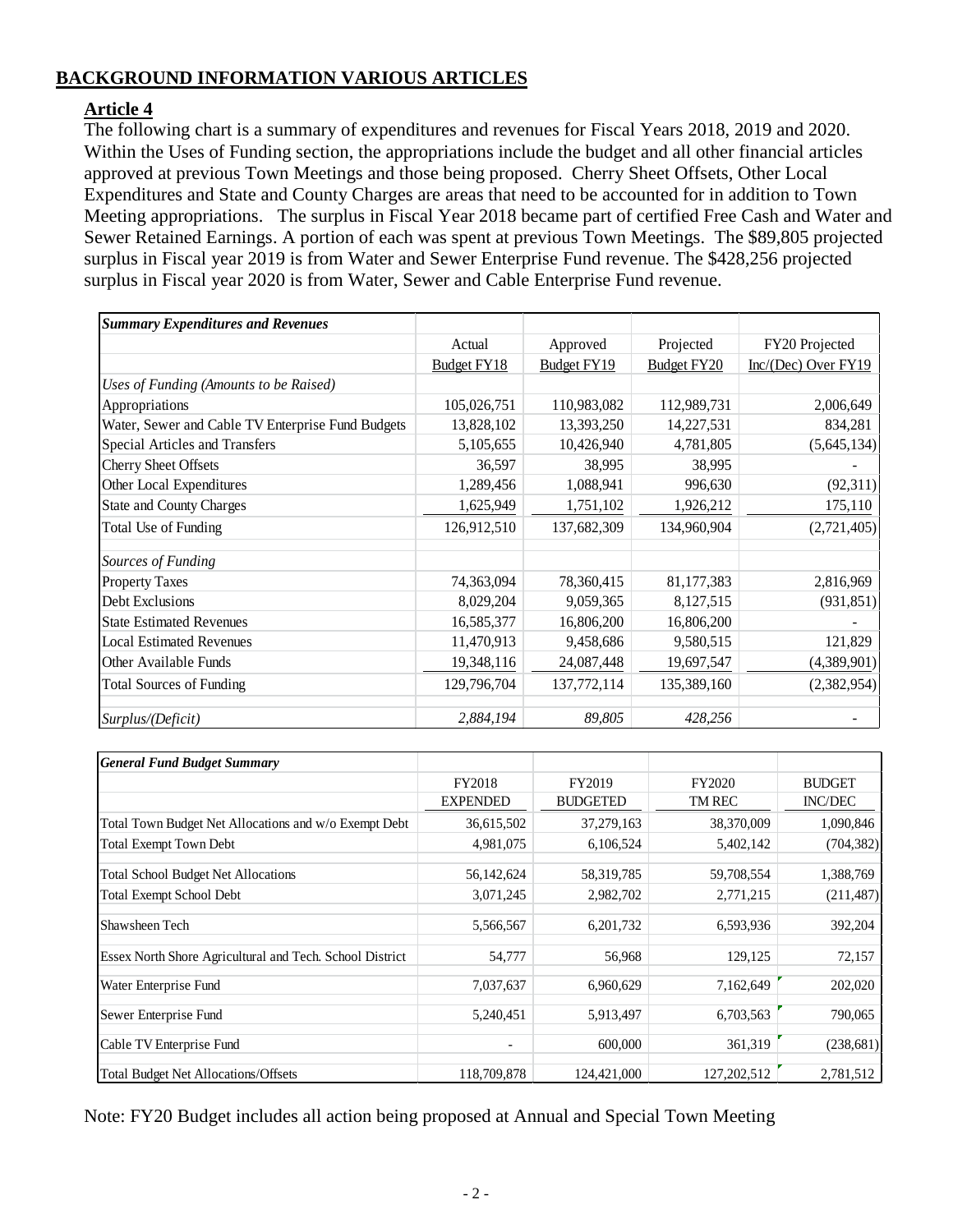| <b>Raise and Appropriate General Fund</b><br>Annual Town Meeting Article 4: FY20 General Fund                                                                                                                                                                                                                         | \$112,989,731                                             |
|-----------------------------------------------------------------------------------------------------------------------------------------------------------------------------------------------------------------------------------------------------------------------------------------------------------------------|-----------------------------------------------------------|
| <b>Raise and Appropriate Sewer Enterprise Fund</b><br>Annual Town Meeting Article 5: FY20 Sewer Enterprise Budget                                                                                                                                                                                                     | \$6,703,563                                               |
| <b>Raise and Appropriate Water Enterprise Fund</b><br>Annual Town Meeting Article 6: FY20 Water Enterprise Budget                                                                                                                                                                                                     | \$7,162,649                                               |
| <b>Raise and Appropriate Cable TV Enterprise Fund</b><br>Annual Town Meeting Article 7: FY20 Cable TV Enterprise Budget                                                                                                                                                                                               | \$361,319                                                 |
| <b>Transfers Stabilization Fund</b><br><b>Stabilization Fund Balance May 2019:</b><br>Annual Town Meeting Article 10: Town Projects, Vehicles and Equipment<br><b>Remaining Balance:</b>                                                                                                                              | \$4,740,967<br>(\$1,264,416)<br>\$3,476,551               |
| <b>Transfer Retained Earning's Water Enterprise Fund</b><br>Water Enterprise Fund Retained Earnings Balance May 2019<br>Annual Town Meeting Article 11: Water Distribution upgrades and vehicle purchases<br><b>Remaining Balance:</b>                                                                                | \$2,356,468<br>(\$2,120,000)<br>\$236,468                 |
| <b>Transfer Retained Earning's Sewer Enterprise Fund</b><br>Sewer Enterprise Fund Retained Earnings Balance May 2019<br>Annual Town Meeting Article 5: Transfer within sewer revenue to offset debt increase<br>Annual Town Meeting Article 13: Vehicle shared with the Water Department<br><b>Remaining Balance:</b> | \$5,107,493<br>(\$1,026,790)<br>(\$20,000)<br>\$4,060,703 |
| <b>Cable Retained Earnings</b><br>No Transfers, Balance May 2019                                                                                                                                                                                                                                                      | \$1,200,094                                               |
| <b>Water Stabilization Fund</b><br>No Transfers, Balance May 2019                                                                                                                                                                                                                                                     | \$1,855,165                                               |
| <b>Sewer Stabilization Fund</b><br>No Transfers, Balance May 2019                                                                                                                                                                                                                                                     | \$3,808,962                                               |
| <b>Transfer Overlay Surplus</b><br>FY20 Overlay Surplus Balance:<br>Town Meeting Article 15: Seniors and Veterans Tax Relief Program<br><b>Remaining Balance:</b>                                                                                                                                                     | \$52,500<br>$(\$52,500)$                                  |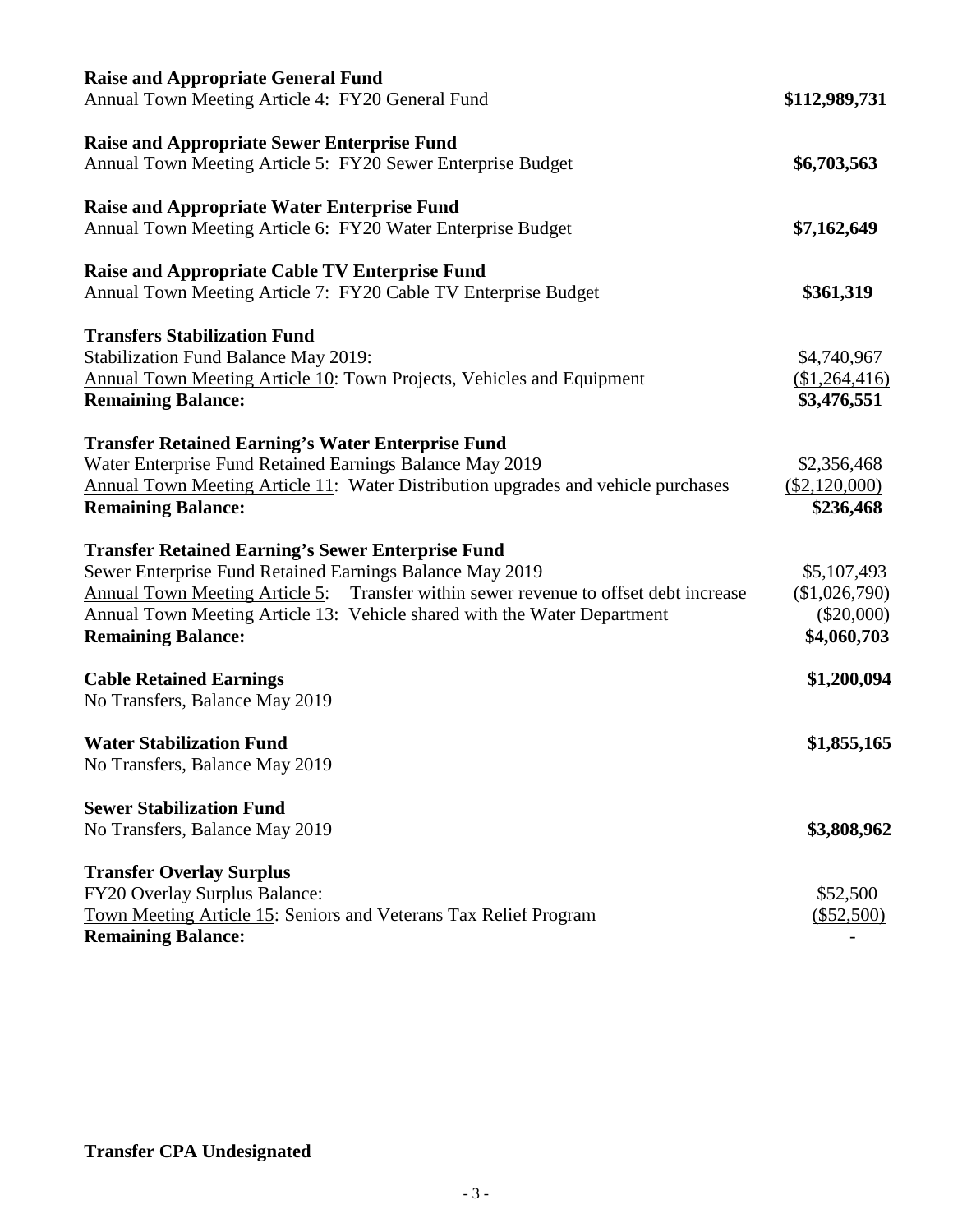| CPA Undesignated Projected Fund Balance June 30 2019:                            | \$608,790     |
|----------------------------------------------------------------------------------|---------------|
| Annual Town Meeting Article 18: Field Lights at Little League Fields             | $(\$458,790)$ |
| Annual Town Meeting Article 19: Ella Flemings School Design                      | (\$150,000)   |
| <b>Remaining Balance:</b>                                                        |               |
| <b>Transfer CPA Open Space Reserve</b>                                           |               |
| CPA Open Reserve/Recreation Balance May 2019:                                    | \$119,287     |
| Annual Town Meeting Article 20: Poison Ivy Removal "The Pines" Historic Cemetery | $(\$4,200)$   |
| <b>Remaining Balance:</b>                                                        | \$115,087     |
| <b>Community Preservation Act Fund</b>                                           |               |
| <b>CPA Historic Reserve Balance: No Transfers</b>                                |               |
| <b>CPA Housing Reserve Balance: No Transfers</b>                                 | \$458,027     |
| <b>Transfer Free Cash Special Town Meeting</b>                                   |               |
| FY19 Certified Free Cash Balance:                                                | \$600,000     |
| Special Town Meeting Article 2: Snow and Ice                                     | $(\$600,000)$ |
| <b>Remaining Balance:</b>                                                        |               |

# **FURTHER DETAILED INFORMATION-CERTAIN ANNUAL TOWN MEETING ARTICLES**

### **Article 8 authorize the borrowing of \$98,503,724:**

In April 2015, Tewksbury submitted a Statement of Interest (SOI) to the Massachusetts School Building Authority (MSBA) to identify inadequacies of the Louise Davy Trahan Elementary School. In February 2017, MSBA invited Tewksbury to conduct a Feasibility Study and Schematic Design to identify and study possible solutions collaboratively with the MSBA. The Elementary School Building Committee hired an Owners Project Manager, (CBRE Heery) and a Designer (Flansburgh Architects), and the Feasibility Study started in February 2017. The study began with the evaluation of six sites considered for the project. The goal was to select a site based upon geographic location, buildable area and natural features, with minimum to no disruption to students/staff during construction. In its conclusion, the Study identified the best longterm solution to be a new 139,457 square-foot building for 790 students serving grades 2–4 located on the Ryan School campus. The Ryan Elementary School site was selected for its close proximity to the Town Center, opportunity for enhanced resources as part of an academic campus with the Ryan School, and available open building area. The Elementary School Building Committee and the MSBA voted unanimously to approve the site and building option, and to proceed into Schematic Design.

The project being proposed in this Article is a new district wide Elementary School serving grades 2 through 4 with a design enrollment of 790 students replacing the Trahan and North St. Elementary Schools. The proposed project will consist of a 139,457 square foot building located adjacent to the Ryan School at 135 Pleasant Street and will be constructed on the current site of Doucette Athletic Field and its adjacent area and structures. The project will include the replacement of the Doucette Athletic Field and Field House, new bleachers, concession stand and restrooms, site improvements such as: new perimeter loop road around the property to alleviate traffic back up on Pleasant St., storm water run-off, improved sidewalks and parking. The project also calls for removal of the Center School located at 139 Pleasant St. Removal of this building has been reviewed by both Massachusetts and Tewksbury Historical Commission and a Memorandum of Agreement (MOA) is currently being assembled. Project design will include sustainability under LEED-S for schools.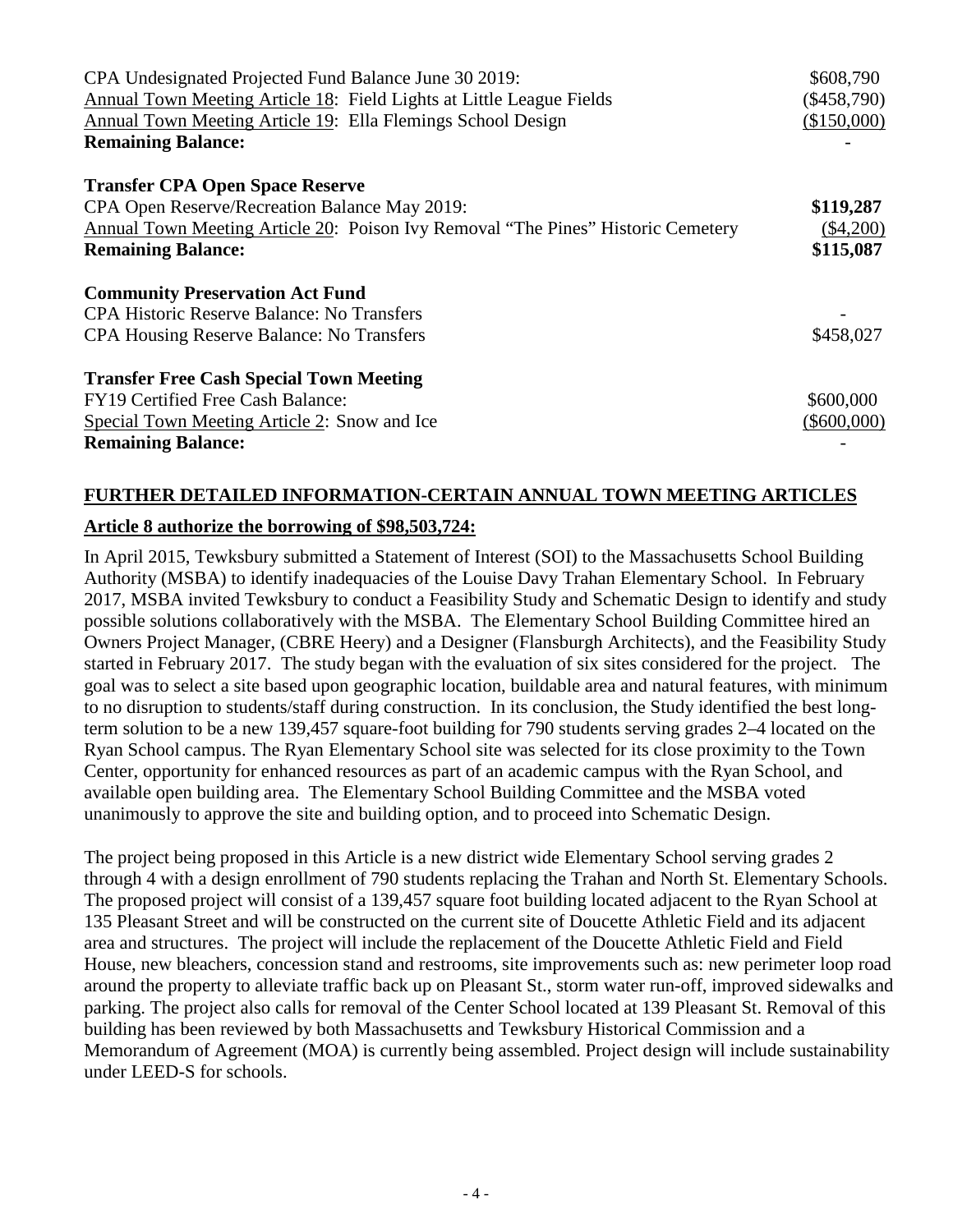The total project budget is \$98.5 million and MSBA will reimburse the Town a maximum facility grant of \$32,736,619 and the Town's share of the estimated project cost is \$65,767,105 million. A breakdown of the Town's estimated project costs are as follows:

| <b>Ineligible Cost (Town Share)</b>                                                                             |              |  |
|-----------------------------------------------------------------------------------------------------------------|--------------|--|
| Construction Cost (Building & Site) that exceeds MSBA cost<br>per square foot cap of \$333sf                    | \$13,957,179 |  |
| <b>Administration Offices</b>                                                                                   | \$2,565,000  |  |
| Gym at 10,000sf (4,000sf greater than MSBA Guidelines)                                                          | \$1,710,000  |  |
| <b>Site Work</b>                                                                                                | \$5,041,976  |  |
| Athletic Fields, Field House, Concessions Stand, Toilet Bldg.                                                   | \$8,517,307  |  |
| <b>Existing Building Demolition</b>                                                                             | \$249,600    |  |
| <b>Hazardous Material Abatement</b>                                                                             | \$485,000    |  |
| Other Associated Excluded Project Costs (legal,<br>administration, moving, FFE, IT, professional services etc.) | \$3,246,247  |  |
| <b>Commissioning Recovery Cost</b>                                                                              | \$17,825     |  |
| Contractor Fees, Contingencies, Escalation etc.                                                                 | \$8,082,501  |  |
| Town Share of Eligible Cost of \$53.1M x 58.77% (\$53.1M -<br>$$31.2M = $21.9M$                                 | \$21,894,470 |  |
| Total                                                                                                           | \$65,767,105 |  |

Based upon the Town borrowing its share of the cost totaling \$65,767,105 for 20 years at an interest rate of 4.25% and with all Town property values and percentages remaining the same (current FY19) and the split at 1.55, the residential tax impact in the first year is estimated to be \$445.46 per average home value of \$404,963 or \$1.10 per/1000 for Residential Values and \$1.92 per/1000 value for Commercial, Industrial and Personal (CIP) Property Values. Since this borrowing of funds will have a declining debt service over 20 years the first year estimated tax impact will be the highest. Utilizing the same assumptions above the average residential tax impact over 20 years is estimated to be \$349.08 per year.

If approved by Town Meeting, the project schedule is to complete Design February 2020, start Construction May 2020, complete Phase 1(New Building) and Open New School August 2022.

### **Article 9 authorize the borrowing of \$2,000,000:**

This Article will be Withdrawn since bidding this project will be delayed and there will be a better understanding if additional funding is needed prior to Special Town Meeting in October.

### **Article 10 as amended transfer \$1,264,416 from Stabilization Fund:**

Stormwater Detention Basin Rehabilitation \$100,000:

The Town is required to comply with the NPDES Small Municipal Separate Storm Sewer System (MS4) Permit requirements established by the United States EPA. Requirements under the MS4 Permit include stormwater outfall investigation and sampling, public outreach and involvement, and maintaining proper function of the stormwater management system. The MS4 permit and its requirements became effective July 1, 2018. The Town's stormwater management system includes catch basins, manholes, piping, and detention basins. The Town initiated the development of a town-wide Storm Water Management Plan in 2018 outlining tasks necessary to meet the six minimum control measures included in the MS4 Permit. Tasks under this project include an annual request to rehabilitate the detention basins in the Town's system. The focus of this year's efforts will be in the area of the Shawsheen River.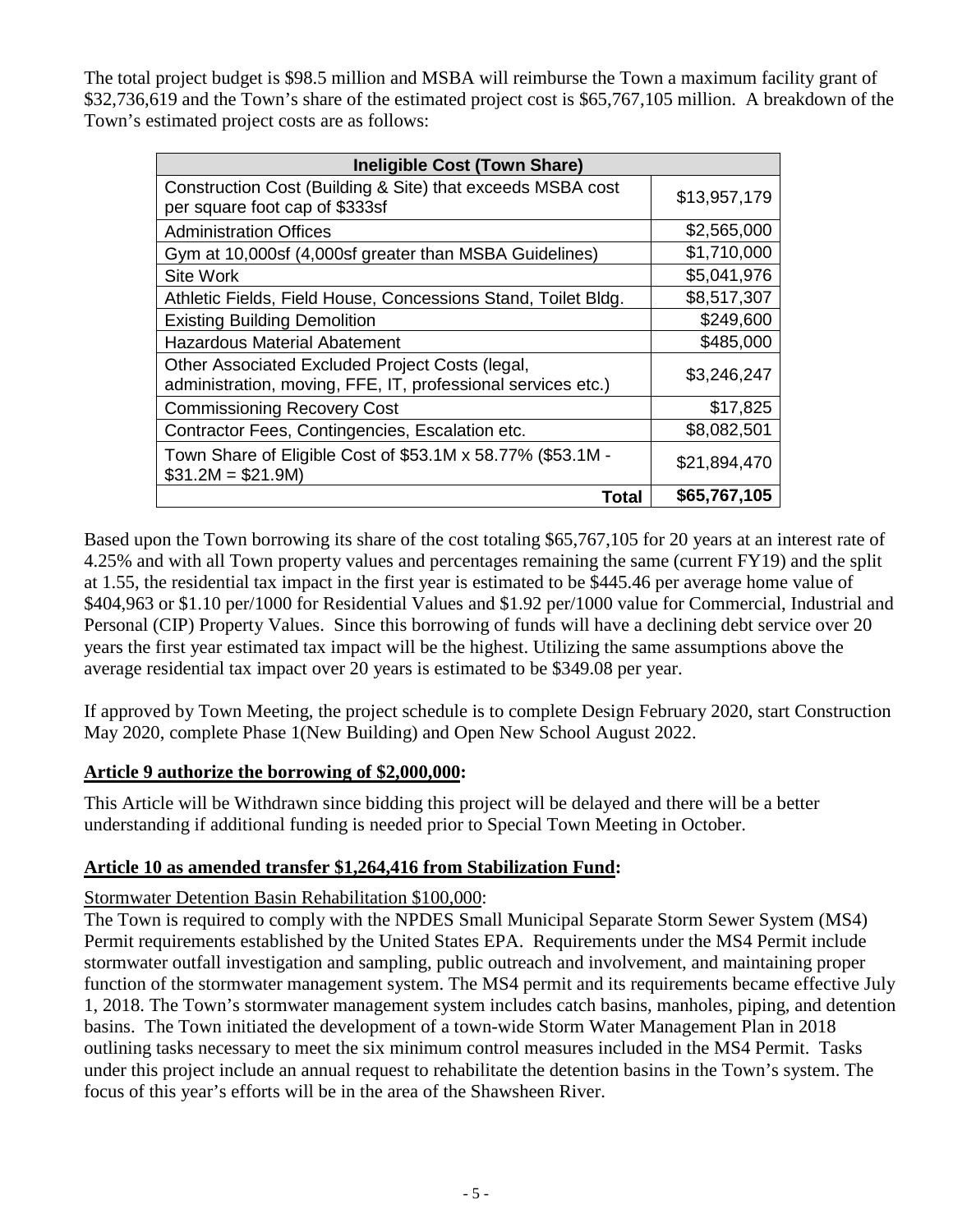### Vernon at Water St Drain Design \$20,000:

This funding will be used to develop plans and specifications for the drain installation on Vernon St.

### Sidewalk Improvements \$250,000:

Funds will be used for the design and construction of a new sidewalk on Shawsheen Street. The entire length of Shawsheen Street from Main Street to Vale Street will be designed. However, due to the length of Shawsheen Street and the adjacent physical constraints, construction is proposed to be built in phases. The first phase of the Shawsheen Street sidewalk build-out is identified as Main Street to approximately Mohawk Drive depending on available funding after design and contractual bidding prices.

### Traffic Sign Install and Upgrade \$35,000:

Projects under this category are one-time projects intended to improve aspects of design and/or function of roadway infrastructure or enhancements that will improve traffic safety and preservation of public and private property. This request is for replacement of school zone signage at the Heath Brook and Dewing Elementary Schools. The existing electric flashing lights will be replaced with solar powered programmable flashing lights; pavement markings and other signage to comply with the State's MUTCD within School Zones.

### (2) dump trucks w/plow package and wings \$230,000:

Replacement of Truck #58 and 6-yard sander with two smaller mid-size dump trucks w/plow package, wing plows and 3-yard sanders. Truck #58 is a 1994 5-ton dump truck with a 6-yard sander. Its service life does not warrant further investment due to mechanical failures and salt deterioration of the cab, body and frame. Two smaller mid-size type models will provide more flexibility in staff assignment and improve route coverage during snow operations especially in neighborhoods constrained by narrow streets. During the construction seasons, the smaller trucks are more practical and manageable for the work of Highway staff.

### Modify Body and Plow package \$50,000

Modify Truck #51 body with a permanent sander and plow package. Currently, truck #51 is a 10-wheel dump truck with a multi-function dump body. The sanding unit, which is built into the truck's body, is continually in need of repairs and the undercarriage has extreme rot. Modifying the truck as permanent sander will extend its service life.

### Loader \$180,000

Loader #68 is a 2000 Volvo with 12,000 operating hours. It is used for all aspects of DPW work, and is an essential piece of equipment. The transmission and engine need rebuilding and turbo replaced; there is extensive rot. The remaining service life does not warrant continued investment.

### Tow-behind stump grinder \$60,000

Purchase a new tow-behind stump grinder for the removal of tree stumps. The Town continues to add to the numerous stumps located adjacent to Town roads. The removal of stumps by Town Forestry Division staff is more cost efficient and expedient than contracted services. The presence of stumps adjacent to private property detracts from the aesthetics of Town roads and adjacent properties. There is currently a backlog of several hundred stumps that need to be removed and cleaned up.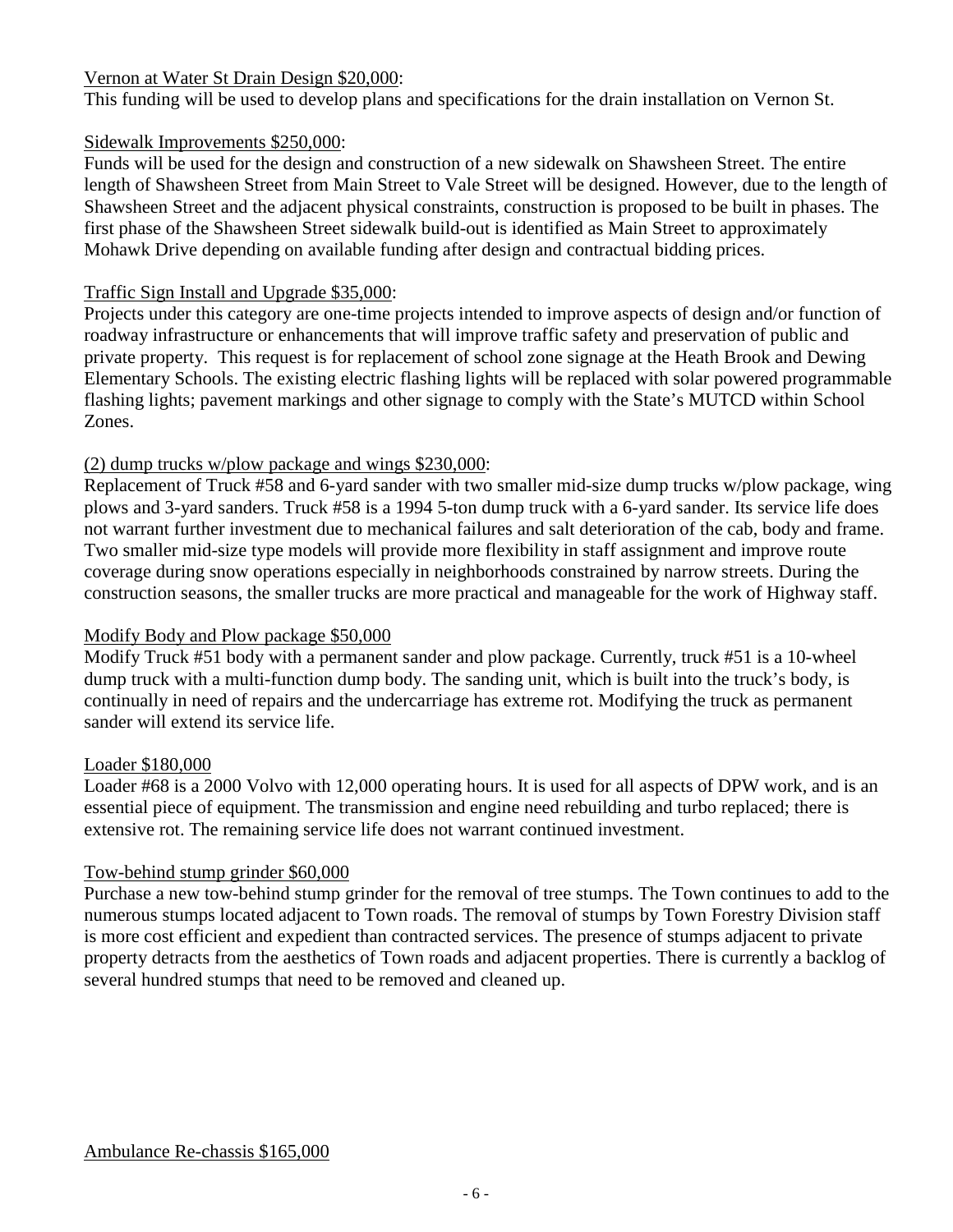Replace 2013 Ford E-450 Horton Ambulance with an ambulance that will continue to meet the needs of the Department and community. The replacement ambulance in the FY2020 request will be a re-chassis of the 2013 Ford E450 Ambulance or replacement of the ambulance with a new ambulance that will meet the needs and space requirements of the Department. The re-chassis option will have a new cab and chassis installed on the existing Horton box. Electrical, mechanical, heating and ventilation systems, and hardware will be replaced as needed. The new chassis and box will be painted and lettered to match the existing fleet. Currently we are restricted by the physical dimensions of the current fire station bays.

### Police Station HVAC System Controller \$88,500

The funds provided in this account will be used to replace the Police Department's HVAC system controller software with a Johnson Controls supervisory controller. This is essentially the brain of the HVAC system. We have had all kinds of issues with the existing system, which was installed new in 2007. The life expectancy of this type of system is between 5-10 years, and it is no longer supported.

Trash Hopper Vehicle \$38,523

Purchase a Jacobsen Truckster Trash Hopper to replace the current one for trash pick-up and disposal.

### Ventrac Winter machine with Attachments \$47,393

Purchase a Ventrac Winter machine with attachments to snow blow the Livingston Recreation Complex and sidewalks during the Winter and groom fields during the Spring/Summer/Fall.

### **Article 11 transfer \$2,120,000 from Water Retained Earnings:**

### Ford Transit Cargo Van \$20,000:

Purchase a new cargo style van where costs are shared between the Water and Sewer Enterprise funds. The van will be dedicated to meter repair activities where all necessary tools, supplies and inventory of meters can be safely stored and located. Currently, staff uses an opened back ranger pickup or police vehicles that have been surplused. The purpose of the van is to provide a dedicated vehicle for meter repair, replacement and customer service.

### Water Main Replacement \$2,100,000:

This project requests funds to replace water mains associated with two MassDOT paving and road reconstruction projects along Main Street (Route 38) and Andover Street (Route 133). Water mains that are undersized and/or made of cement-like materials will be replaced with lined ductile iron. The work must be completed prior to the road reconstruction. Water mains to be replaced include those on Main Street from North Street to Colonial Drive; Old Boston Road to Marshall Street; and Andover Street from Waterford Meadows to River Road. If any funds are remaining, they will be used towards other water main projects.

### **Article 12 authorize the borrowing of \$2,000,000:**

This request will fund water main replacement in West Tewksbury on Woburn Street, Park Street, Elm Street, Highland Avenue, Greenwood Avenue, North Billerica Road, and in South Tewksbury on South Street from McLaren Road to Brown Street. If any funds are remaining, they will be used towards other water main projects.

**Article 13 transfer \$20,000 from Sewer Retained Earnings:** Ford Transit Cargo Van \$20,000: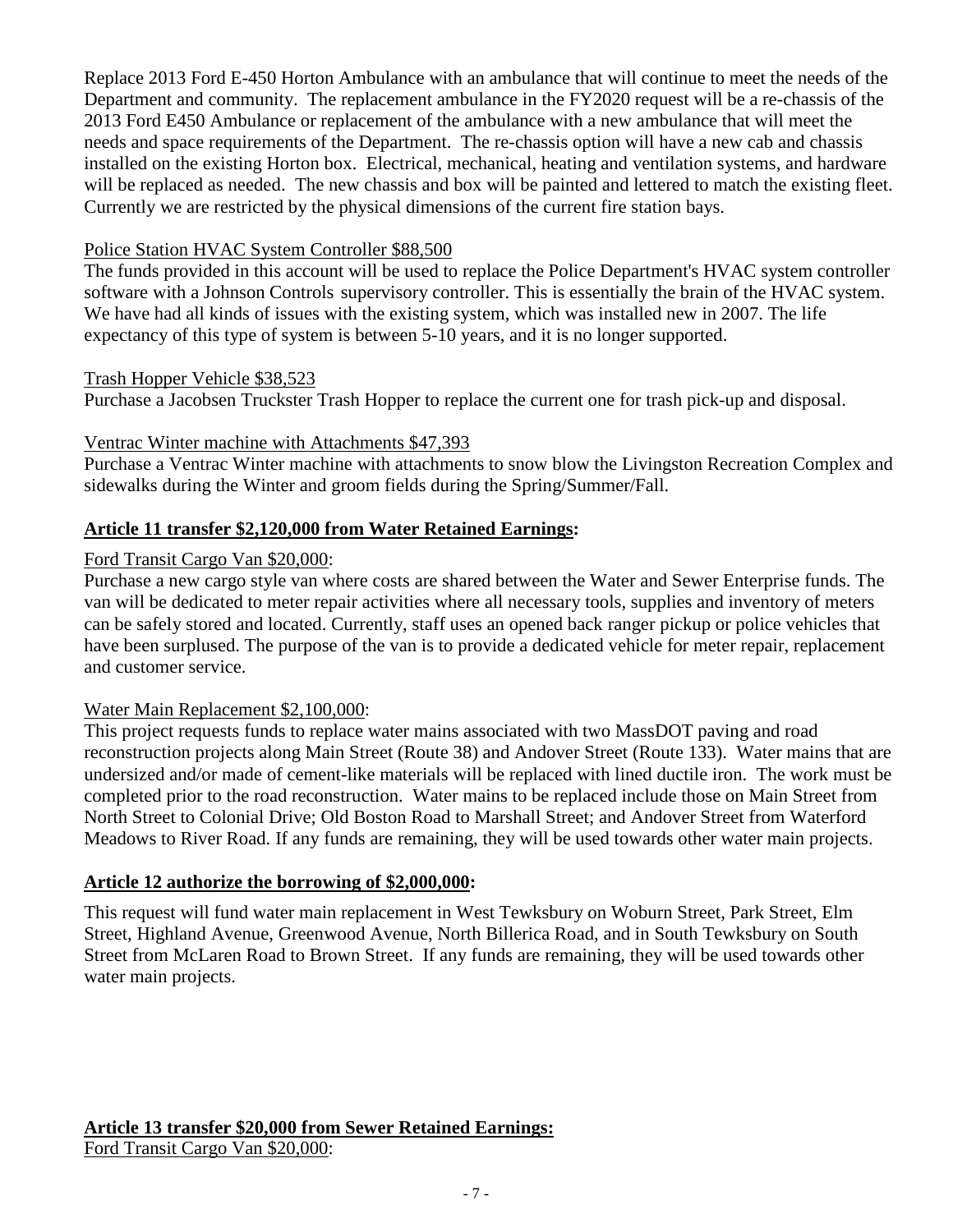Purchase a new cargo style van where costs are shared between the Water and Sewer Enterprise funds. The van will be dedicated to meter repair activities where all necessary tools, supplies and inventory of meters can be safely stored and located. Currently, staff uses an opened back ranger pickup or police vehicles that have been surplused. The purpose of the van is to provide a dedicated vehicle for meter repair, replacement and customer service.

### **Article 14 Bond Premium**

Bond Premium from a July 2016 Bond refinancing must be used to reduce the bonds that were refinanced. As required by State Statute, this article uses a portion of those proceeds (\$60,591.08) to reduce existing Town Exempt Debt Principal.

### **Article 15 transfer \$52,500 from Overlay Surplus to fund the Senior and Veterans' Tax Relief Work Program**

Funding will continue an annual program that allows Seniors and Veterans to work in various Town offices and receive a maximum of \$1,500 to be applied toward their property tax bill. They must own and occupy the property for which Tewksbury taxes are paid and rebate requested. Homeowner or their current spouse must be the home owner domiciled and residing in the home; and be an owner of the property to which a reduction in real estate taxes may be granted. Senior participants in this program must be 60 years of age or older at the time services are provided to the Town. Each year, depending upon the number of applicants, available work and the number of hours an applicant can work, 30-32 individuals on average have taken advantage of the program. The requested funding, which has increased from \$25,000 in previous years, will place up to a minimum of 35 individuals, if they all utilize the maximum allowance.

### **Article 18 transfer \$458,790 from CPA Undesignated Reserve**

New lights, poles and associated electrical work at the Baseball Fields on East Street \$458,790: Funding is for the removal of existing lighting poles, ballasts, and wiring at the East Street Baseball Fields. The plan is to install new updated and safe lighting poles with new high efficiency LED ballasts.

### **Article 19 transfer \$150,000 from CPA Undesignated Reserve**

Engineering and Design of Renovations Ella Flemings School \$150,000:

Funds will be used for the design of Historic restoration and reuse of Ella Flemings School. There will be a specific focus to restore the first floor classrooms to their historic character.

### **Article 20 transfer \$4,200 from CPA Open Space Reserve**

### Poison ivy removal "The Pines" State Hospital Historic Cemetery \$4,200:

Funds will be used for the second step in the restoration of the Tewksbury Hospital Cemetery "The Pines", to treat poison ivy with a glyphosate-based herbicide with an added surfactant to facilitate the destruction of all poison ivy within the cemetery. The long-term goal in regards to "The Pines" Cemetery would be to restore the long neglected cemetery to a state that is conducive to visitors, while maintaining it both as a historical resource and a prominent open space for the Town of Tewksbury.

### **Article 21 accept the provisions of Chapter 90, §17C of the Massachusetts General Laws:**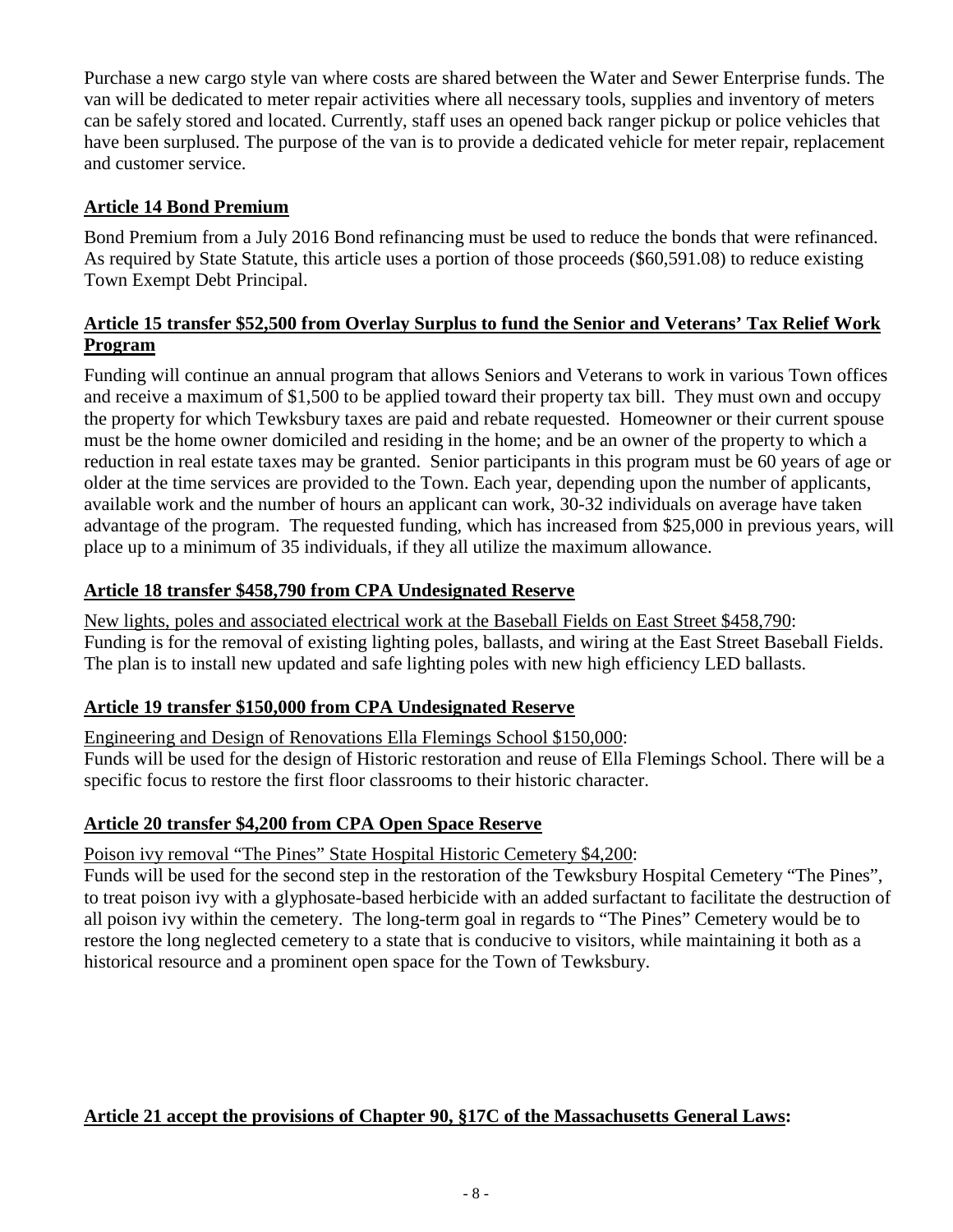The purpose of this article is to return control to the Town of Tewksbury for reducing speed limits in thickly settled and business districts to improve safety of motorists, cyclists, and pedestrians. Adoption of Chapter 90 § 17C provides the Board of Selectmen with the ability to establish 25 MPH speed limits in these districts where statutory limits have not previously been set by MassDOT. The speed limit for thickly settled and business districts is 30 MPH. Currently the Town is required to seek approval from MassDOT for all speed limit changes. The Selectmen will implement this regulation on a case by case basis where reducing the speed limit to 25 MPH would improve safety. The Tewksbury Police Department (TPD) and Department of Public Works (DPW) will assist the Selectmen when determining the location(s) where 25 MPH speed limits should be established. Although not required by the statute, the process used by the Town for determining if a 25 MPH speed limit is warranted will be similar to that required by MassDOT in that an engineering study will be performed, which will be the basis of the TPD and DPW recommendation. Any proposed speed reduction(s) will be voted on at a Selectmen meeting at which residents will have the ability to provide comment on the matter prior to approval.

### **Article 22 accept the provisions of Chapter 90, §18B of the Massachusetts General Laws:**

The purpose of this article is to expand the authority of the Town of Tewksbury to reduce speed limits in areas with significant pedestrian activity. Currently MassDOT approval is required for all speed limit changes. Adoption of this regulation provides the Board of Selectmen with the ability to establish 20 MPH Safe Zones to improve safety of motorists, cyclists and pedestrians. The Selectmen will have the ability to implement Safe Zones at schools, recreation areas, and other places where reduced speeds will improve safety. The Tewksbury Police Department (TPD) and Department of Public Works (DPW) will assist the Selectmen when determining the location(s) where Safe Zones should be established. Although not required by the statute, the process used by the Town for determining if a Safe Zone is warranted will include an engineering study, which will be the basis of the TPD and DPW recommendation. Any proposed Safety Zone(s) will be voted on at a Selectmen meeting at which residents will have the ability to provide comment on the matter prior to approval.

### **Article 23 sale of Town Land:**

In an effort to increase affordable housing in the community, the Local Housing Partnership is seeking approval within this article to authorize the Board of Selectmen to sell Map 106 Parcel 11, valued at \$35,300, .55 acres; Map 106 Parcel 12, valued at \$32,600, .16 acres; Map 106 Parcel 18 valued at \$34,200, .34 acres and Map106 Parcel 19 valued at \$32,900 .18 acre to allow for the building of two (2) affordable houses through a request for proposal process.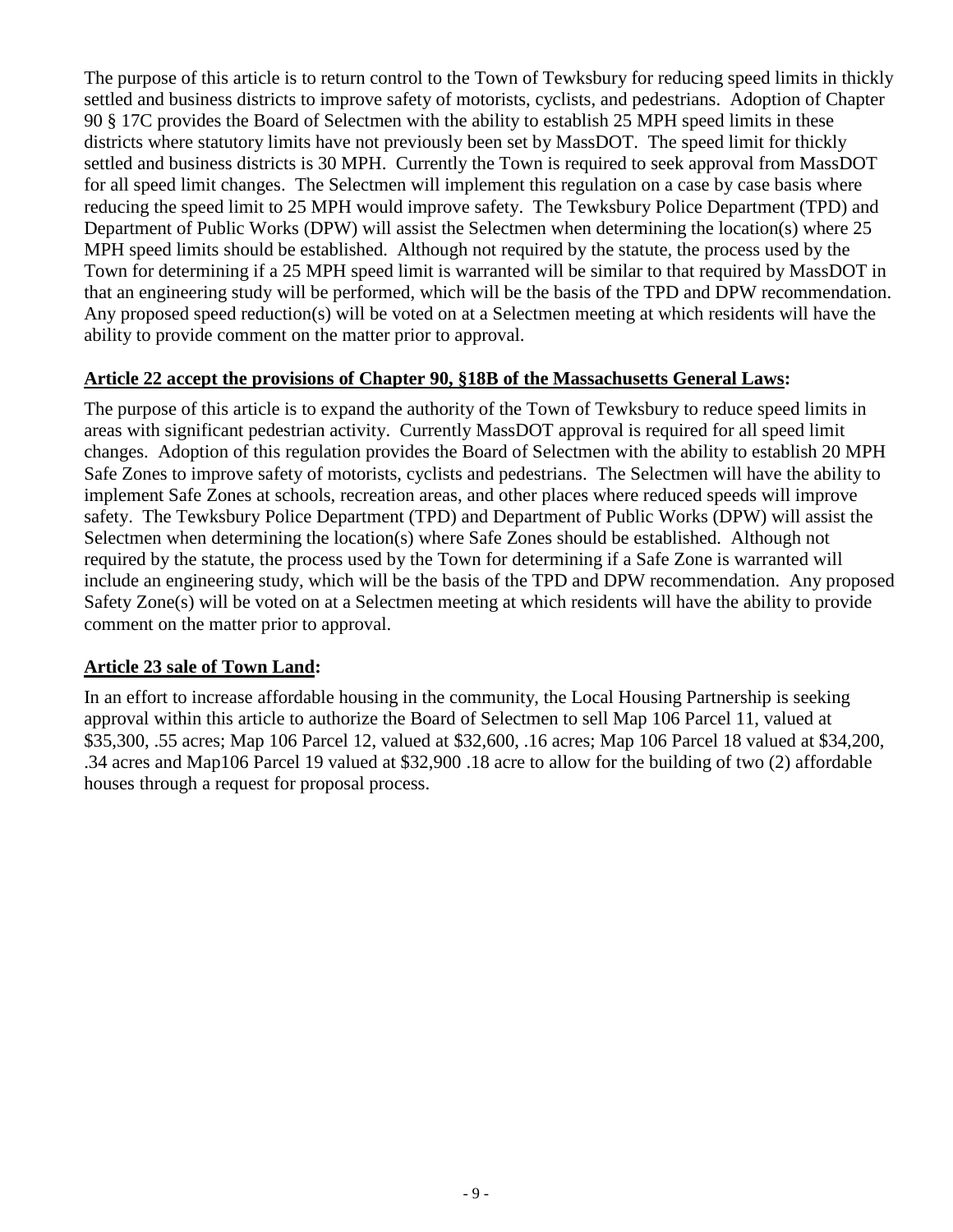

### **Article 24 sale of Town Land:**

This article authorizes the Board of Selectmen to sell a parcel of land to be used for building and selling of market rate or affordable home(s). The parcel located at 283 Pleasant Street, Assessor Map 46, Parcel 2, is approximately 2.14 acres and valued by the Assessors at \$240,800 and will be sold through a public procurement process. The parcel in its current condition has become a hazard due to broken glass and unsafe structures. Overgrowth of trees and bushes has become a problem for abutters and its care maintenance is difficult because of the hazardous condition.

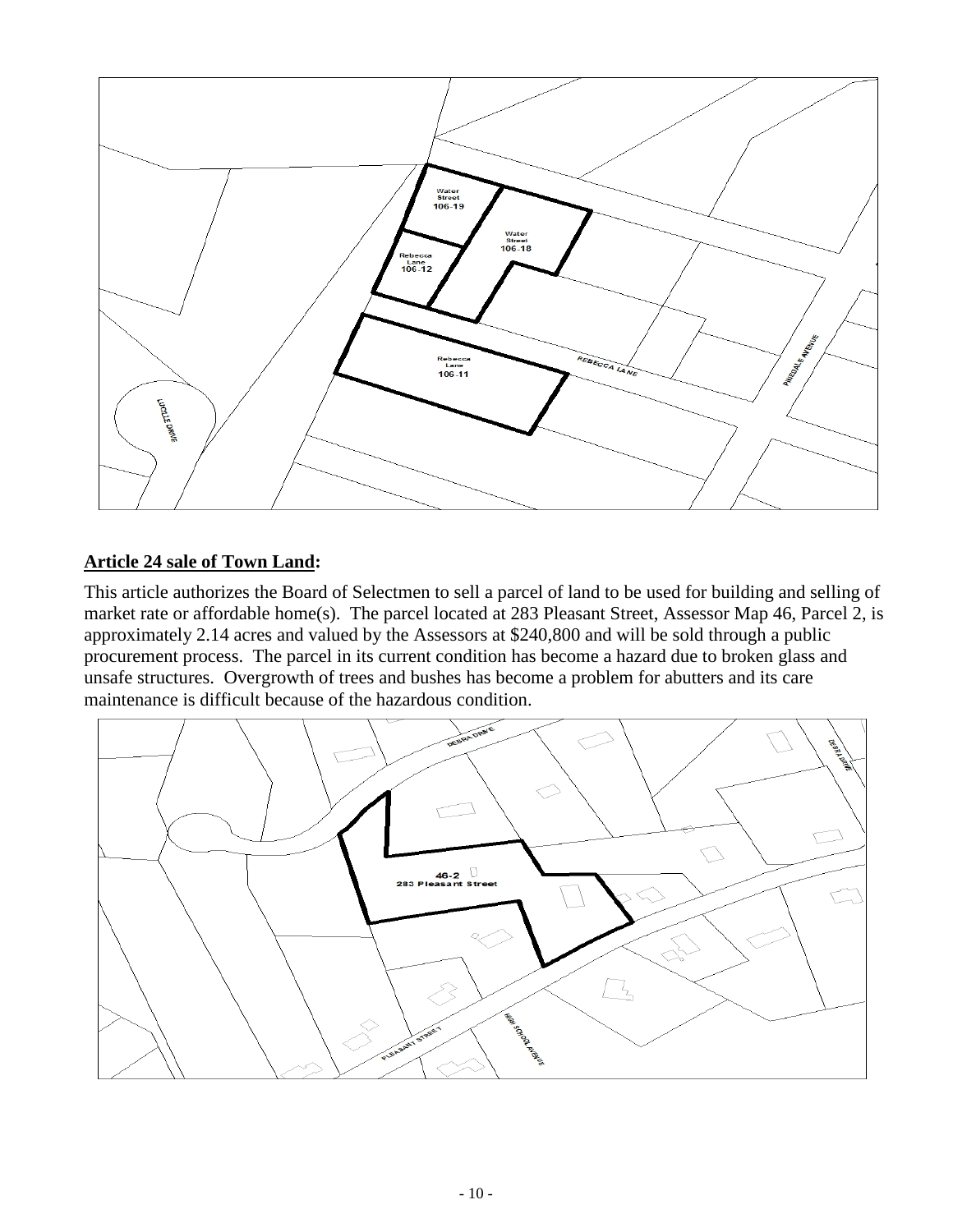### **Article 26 amend Chapter 2.04 Town Meeting of the Tewksbury General Bylaws**:

This By-Law amendment to General and Zoning By-law article(s) in excess of three (3) pages to require a summary in the mailed version of that Town Meeting Warrant. This will limit the number of pages to be printed when mailing the document, which will reduce the overall cost. The summary of that article will indicate the locations where the complete article may be located for review. The complete article will be posted on the Town's website, two copies shall be made available for viewing at the Tewksbury Public Library, Senior Center, and Town Hall at the Town Clerk's Office, and will be included in the Warrant posted in accordance with Massachusetts General Law.

### **Article 34 Billboard Signs:**

This article would amend the zoning bylaw to allow for billboard signs along the Federal Interstate Highways, I-93 and I-495 subject to certain criteria in the bylaw and in accordance to MassDOT and U.S. DOT regulations. State Route 38 is not included in this proposed change.

Billboards: 1) must be located on property zoned for commercial or industrial use (in Tewksbury it would be the industrial, office research and commercial districts) that abuts the Interstate; 2) must be located within 500-feet of at least two business, industrial or commercial facilities; 3) cannot be located closer than 1,500 feet to another one; 4) must not be within 300 feet of a public park, playground, cemetery, forest, reservation area or recreation area; and 5) must not be within 500 feet of the limit of a ramp serving the Interstate.

A current analysis of potential parcels that meet the above criteria based on today's zoning and commercial activity yields approximately 5-7 sites that may be eligible. This is based on a high level analysis. An applicant would have to prove they meet the above criteria in their application to the special permit granting authority. In reality, the number of potential sites could be as low as 3.

The proposed bylaw is also subject to a development agreement that would be executed by the Board of Selectmen. In some communities, there have been agreements that yield approximately \$50,000-100,000 annually in payments to those communities.

### **FURTHER DETAILED INFORMATION-CERTAIN SPECIAL TOWN MEETING ARTICLES**

### **Special Town Meeting Article 1**

### **The following is a breakdown of the Line-Item funds will be transferred to**:

### Accounting Regular Salaries \$15,100:

With the retirement of the Finance Director and payout of sick leave and vacation, a deficit is projected in this account.

### Assessors Professional Services \$11,472:

The bids for the Real and Personal Property Revaluation is higher than estimated, and the funding requested is the difference.

### Administrative Services Part-Time \$5,000:

Additional hours were worked beyond the normal schedule to cover office staff time off, and funding is needed to cover for the remainder of the Fiscal Year.

### Town Hall Energy Utilities \$18,000:

The cost of electric utilities is projected to exceed the budget. This budget funds utilities for the Town Hall, Center Fire Station and Town Hall Annex.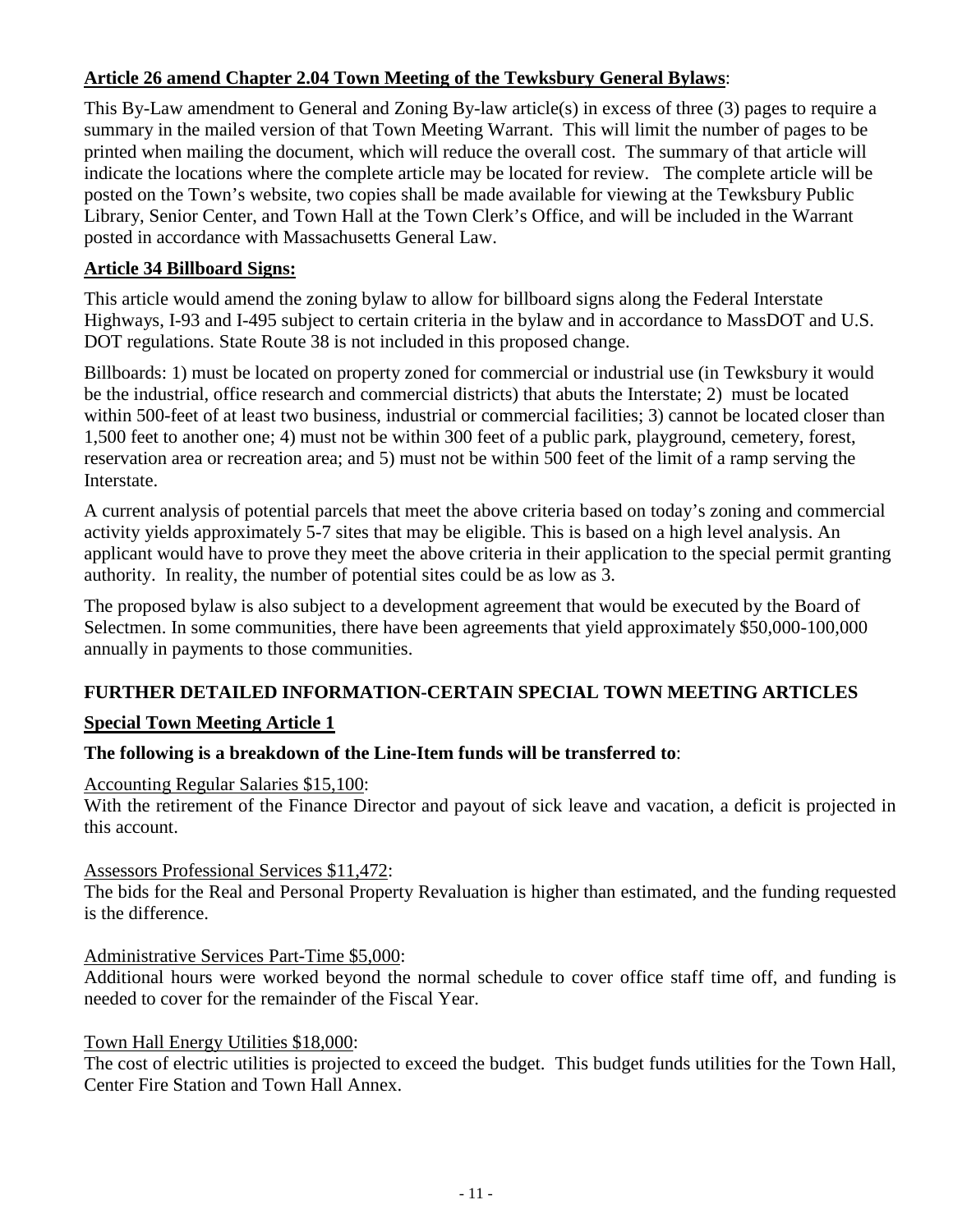Town Hall Non-Energy Utilities \$8,000:

With the conversion of phones from Verizon to the Broadview phone system, additional funds are needed. This Budget funds phone service for all Town Departments.

### Town Hall All Other \$1,000:

Funds are needed since there was an increase in the amount of cleaning and maintenance supplies for the Town Hall and Town Hall Annex during Fiscal Year 19. Also, new entrance mats were purchased for the buildings.

Building Regular Salaries \$6,120: Funds are needed for an employee's longevity benefit in accordance with the Personnel By-Law.

Fire Salaries \$68,540: Funds are needed for an employee's sick-leave buyback benefit in accordance with the Collective Bargaining Agreement.

Fire Operating-Repairs and Maintenance \$12,000: Additional Funding is needed to cover unforeseen repairs to the Fire Engines.

Fire Operating-Facility Maintenance \$2,000: Additional Funding is needed to cover unforeseen repairs to the South Station.

Street Lighting \$20,000: Street Light costs were higher than expected.

Solid Waste Disposal- Solid Waste Collection \$90,000: Rubbish collection costs are higher than expected due to the cost of disposing of recyclables.

Town Facilities and Grounds Energy and Utilities \$2,500: Energy costs were higher than expected at the Recreation Facilities.

Town Facilities and Grounds Repairs and Maintenance \$5,000:

Additional Funding is needed to cover unforeseen repairs to various facilities and additional maintenance to recreation fields.

Town Facilities and Grounds All Other \$4,000:

Funds are needed since there was an increase in the amount of supplies needed this Fiscal Year for the maintenance of facilities and grounds.

Essex North Shore Agricultural and Tech. School District \$67,191: Tuition assessment increased due to four (4) additional students attending school.

Medicare Tax \$30,000:

Due to the amount of Police Details for the National Grid lock-out the Medicare Tax account is projected to have a deficit June 30.

### **The following is a breakdown of the Line-Item funds will be transferred from**: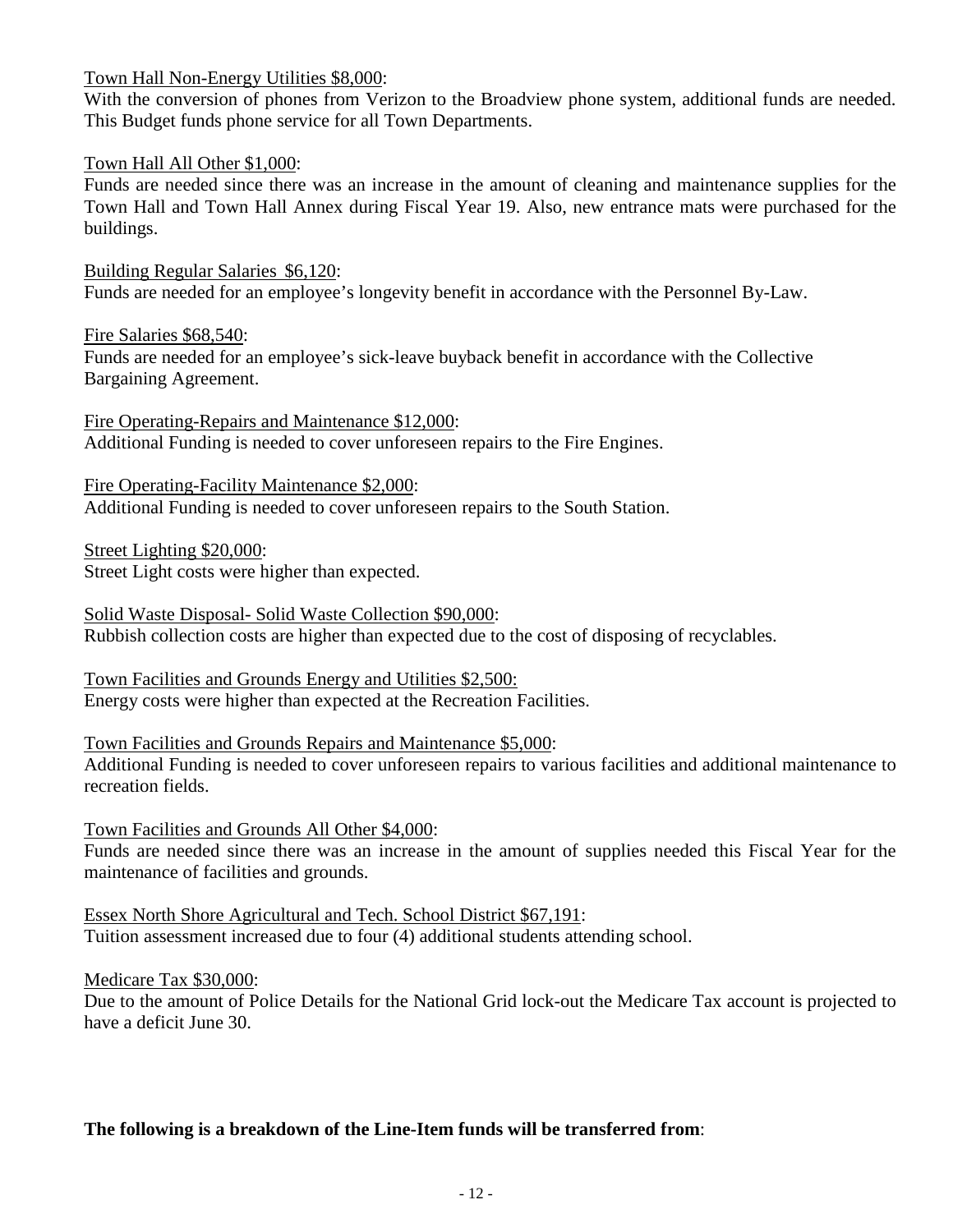### Town Group Insurance \$167,732:

There is a projected surplus since the estimated number of employees to enroll into certain plans was less than anticipated.

### School Group Insurance \$67,191:

There is a projected surplus since the estimated number of employees to enroll into certain plans was less than anticipated.

### Assessors Salaries \$4,000:

Since we have had employee turnover within the Department, the vacancy was not filled immediately and the new employee's salary was less than the previous employee, surplus funds are projected to be available.

### Library Salaries \$30,000:

Savings from vacant Technology Specialist Position since we have had employee turnover within the Department, the vacancy was not filled immediately and the new employee's salary was less than the previous employee, surplus funds are projected to be available.

### Community Development Salaries \$10,000:

Since we have had employee turnover within the Department, the vacancy was not filled immediately and the new employee's salary was less than the previous employee, surplus funds are projected to be available.

### Town Clerk's Salaries \$10,000:

Since we have had employee turnover within the Department, the vacancy was not filled immediately and the new employee's salary was less than the previous employee, surplus funds are projected to be available.

### Town Property and Liability Insurance \$77,000:

There is a surplus since the actual insurance premium was less than projected due to premium credits.

### **Article 2 Snow and Ice**

### **The following is a breakdown of the Line-Item funds will be transferred to**:

### DPW Snow & Ice-Salaries \$116,000, DPW Snow & Ice-Operating Various Accounts \$423,435 and \$60,565 Capital Outlay:

Funds are needed to cover the cost of snow and ice operations for Fiscal Year 2019 which is in deficit due to the number of events this year. In addition, \$60,565 in Capital Outlay will be used to purchase a sidewalk plow.

### **The following is a breakdown of the Line-Item funds will be transferred from**:

### July 1, 2018 Certified Free Cash (Surplus Revenue) \$600,000:

In accordance with the Financial Policy of the Board of Selectmen, \$600,000 from Certified Free Cash is set aside each year for a potential snow and ice deficit. This funding represents the Free Cash set aside.

### **Town of Tewksbury**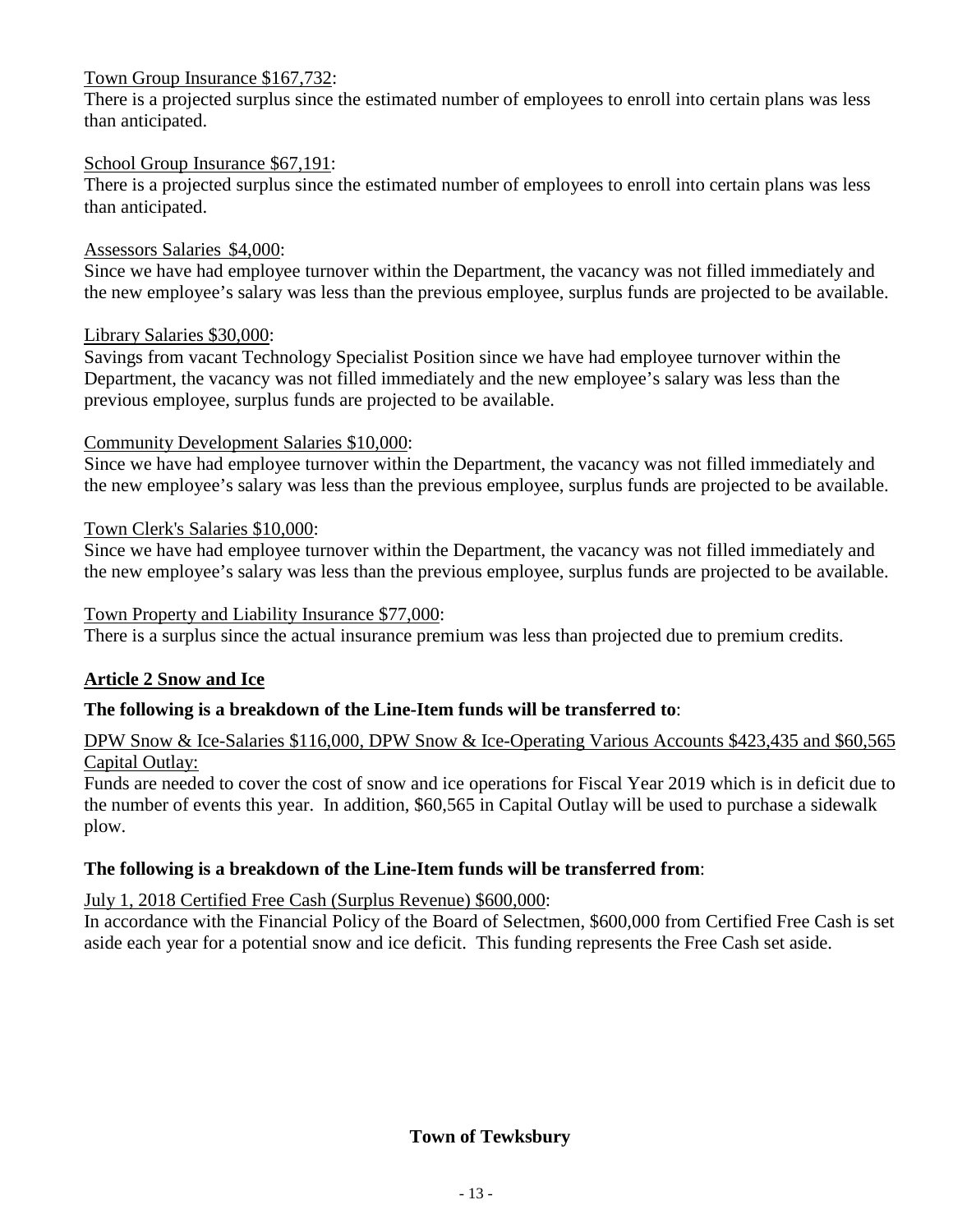### **Overall Financial Management Policies**

### **Introduction**

The following financial principles set forth the broad framework for overall fiscal planning and management of the Town of Tewksbury's resources. In addition, these principles address both current activities and longterm planning. The principles are intended to be advisory in nature and serve as a point of reference for all policy-makers, managers and advisors. It is fully understood that Town Meeting retains the full right to appropriate funds and incur debt at levels it deems appropriate, subject of course to statutory limits such as Proposition  $2 \frac{1}{2}$ . The principles outlined in this policy are designed to ensure the Town's sound financial condition now and in the future. Sound Financial Condition may be defined as:

- Cash Solvency the ability to pay bills in a timely fashion
- Budgetary Solvency the ability to annually balance the budget
- Long Term Solvency the ability to pay future costs
- Service Level Solvency the ability to provide needed and desired services

It is equally important that the Town maintain flexibility in its finances to ensure that the Town is in a position to react and respond to changes in the economy and new service challenges without measurable financial stress.

### **Definitions**

Fund Balance – The difference between assets and liabilities reported in a governmental fund (Also known as fund equity).

Undesignated Fund Balance – Monies in the various government funds as of June 30 that are neither encumbered nor reserved, and are therefore available for expenditure once certified as part of free cash.

Stabilization Fund – A fund designed to accumulate amounts for capital and other future spending purposes, although it may be appropriated for any lawful purpose (MGL Ch. 40 §5B). Communities may establish one or more stabilization funds for different purposes and may appropriate into them in any year an amount not to exceed ten percent of the prior year's tax levy. The total of all stabilization fund balances shall not exceed ten percent of the community's equalized value, and any interest shall be added to and become a part of the funds. A two-thirds vote of town meeting or city council is required to establish, amend the purpose of, or appropriate money into or from the stabilization fund.

Free Cash (Also Budgetary Fund Balance) – Remaining, unrestricted funds from operations of the previous fiscal year including unexpended free cash from the previous year, actual receipts in excess of revenue estimates shown on the tax recapitulation sheet, and unspent amounts in budget line-items. Unpaid property taxes and certain deficits reduce the amount that can be certified as free cash. The calculation of free cash is based on the balance sheet as of June 30, which is submitted by the community's auditor, accountant, or comptroller. Important: free cash is not available for appropriation until certified by the Director of Accounts.

Overlay Surplus – Any balance in the overlay account of a given year in excess of the amount remaining to be collected or abated can be transferred into this account. Within ten days of a written request by the chief executive officer of a city or town, the assessors must provide a certification of the excess amount of overlay available to transfer, if any. Overlay surplus may be appropriated for any lawful purpose. At the end of each fiscal year, unused overlay surplus is "closed" to surplus revenue; in other words, it becomes a part of free cash.

Net Assets Unrestricted (formerly Retained Earnings) – An equity account reflecting the accumulated earnings of an enterprise fund that may be used to fund capital improvements, to reimburse the general fund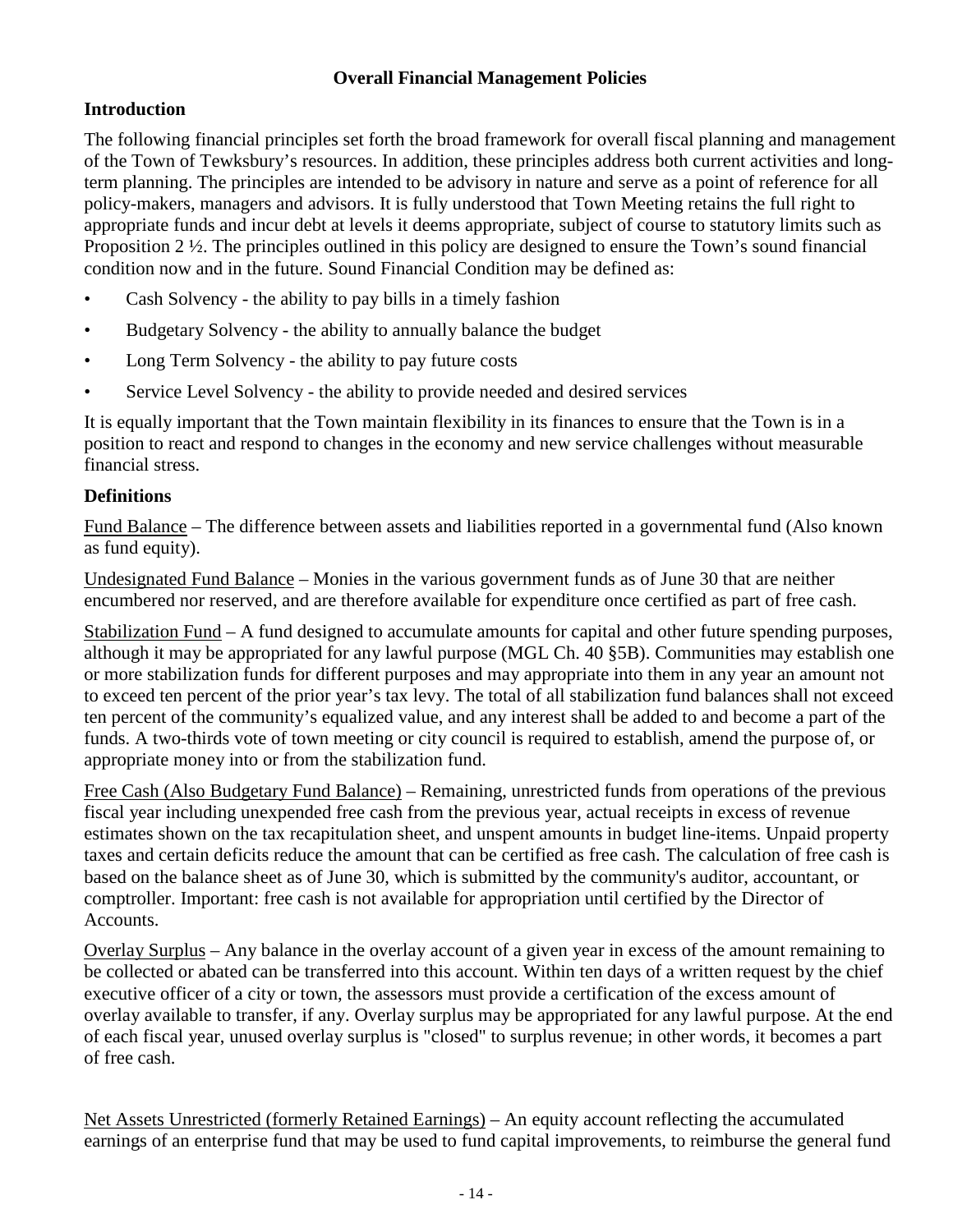for prior year subsidies, to reduce user charges and to provide for enterprise revenue deficits (operating loss).

Recurring Revenue Source – A source of money used to support municipal expenditures, which by its nature can be relied upon, at some level, in future years.

Non-Recurring Revenue Source – A one-time source of money available to a city or town. By its nature, a non-recurring revenue source cannot be relied upon in future years. Therefore, such funds should not be used for operating or other expenses that continue from year-to-year.

Policy Statements:

- 1. The Town Manager shall annually prepare a balanced budget and comprehensive Budget Message as required by state law, town charter and by-laws.
- 2. Budgets will be established, and funds managed, using "generally accepted" accounting principles.
- 3. Finances will be managed to maintain financial stability over the long term.
- 4. Maintain facilities and provide services at a level that will ensure the public well-being and the safety of residents.
- 5. The town will avoid budgetary procedures that balance current expenditures at the expense of meeting future year's expenses, such as postponing expenditures, accruing future years' revenues, or rolling over short-term debt.
- 6. Ongoing operating costs will be funded by ongoing operating revenue sources. This protects the Town from fluctuating service levels and avoids concern when one-time revenues are reduced or removed. In addition:
	- a. Fund Balances such as Certified Free Cash, Stabilization Fund, Overlay Surplus and Water and Sewer Net Assets Unrestricted (formerly Retained Earnings) should be used only for one-time expenditures such as capital improvements, capital equipment and unexpected or extraordinary expenses. In all cases, use of Fund Balances should be avoided for routine and recurring operational expenses.
	- b. Annually, after Free Cash Certification:
		- At least \$600,000 will be set aside for potential snow and ice deficit;
		- At least \$350,000 will be set aside to be transferred into the Other Post-Employment Benefits Trust Fund;
		- At least 25% of the remaining certified free cash will be used to fund the capital budget and one-time capital expenditures;
		- At least 25% of the remaining certified free cash will be placed in to the Stabilization Fund;
	- c. New operating costs associated with capital projects should be funded through the operating budget but reflected in the capital improvement plan.

Fiscal conditions may affect the implementation of this policy. The allocations stated in this policy do not mean that additional funds cannot be allocated to the Stabilization Fund from Free Cash. It means that these are minimum amounts recommended for the certified Free Cash.

7. The Town will maintain a Stabilization Fund as its main financial reserve in the event of an emergency or extraordinary need and to be used to fund on-time expenses, capital projects or capital equipment. It